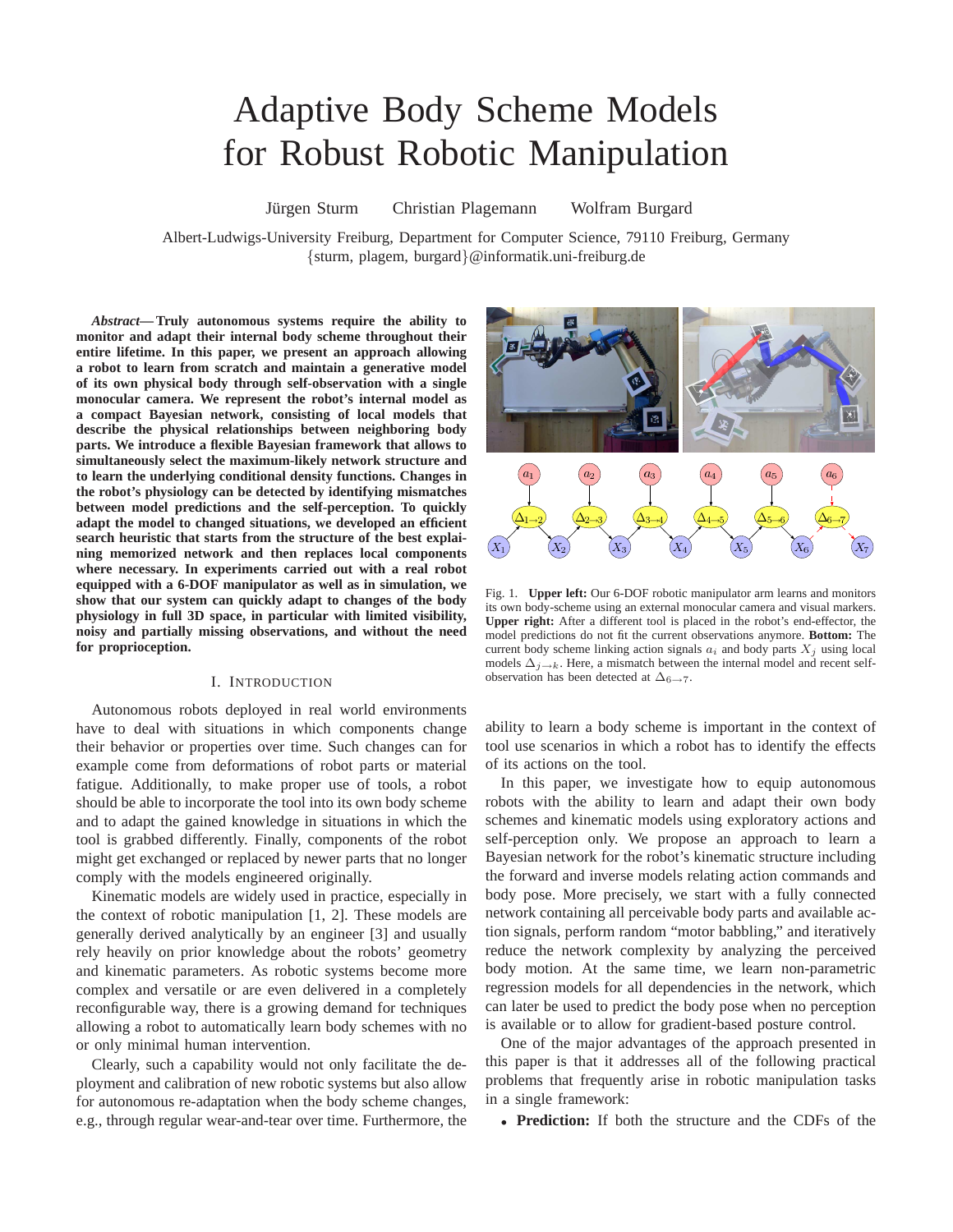

Fig. 2. Continued experiment from Figure 1. The robot samples a local model as replacement for the mismatching component  $\Delta_{6\rightarrow 7}$ . **Left:** The first newly sampled model ( $\Delta_{6\rightarrow 7}^{gp}$ ) has high uncertainty, because of the missing dependency on action  $a_6$ . **Right:** The second sampled model ( $\Delta_{6\rightarrow 7}^{gp'}$ ) is a more suitable replacement for the mismatching component.

Bayesian network are known, the robot is able to predict for a given action command the expected resulting body configuration.

- **Control:** Conversely, given a target body pose, our approach is able to generate appropriate action commands that will lead to this pose.
- **Model testing:** Given both a prediction and an observation of the current body pose, the robot is able to estimate the accuracy of its own pose predictions. Model accuracy can, for example, be defined in terms of a distance metric or a likelihood function.
- **Learning:** Given a sequence of action signals and the corresponding body postures, the Bayesian network and its parameters can be learned from the data.
- **Discovering the network structure:** When the structure of the Bayesian network is unknown, the robot is able to build it from the available local models which are most consistent with the observed data.
- **Failure detection and model adaptation:** When the robot's physiology changes, e.g., when a joint gets blocked or is deformed, or a visual marker is changed, this is efficiently detected so that only the affected local models of the Bayesian network need to be replaced.

#### II. RELATED WORK

The problem of learning kinematics of robots has been investigated heavily in the past. For example, Kolter and Ng [4] enable a quadruped robot to learn how to follow omnidirectional paths using dimensionality reduction techniques and based on simulations. Their key idea is to use the simulator for identifying a suitable subspace for policies and then to learn with the real robot only in this low-dimensional space.

A similar direction has been explored by Dearden *et al.* [5], who applied dimensionality reduction techniques to unveil the underlying structure of the body scheme. Similar to this work, their approach is formulated as a model selection problem between different Bayesian networks. Another instance of approaches based on dimensionality reduction is the work by Grimes *et al.* [6] who applied the principal component analysis (PCA) in conjunction with Gaussian process regression for learning walking gaits on a humanoid robot.

In previous work [7], we have presented an approach to deal with the problem of learning a probabilistic self-model for a robotic manipulator. This approach, however, neither covered aspects of failure detection and life-long model revision nor did it address partial observability of model components. In this work, we give a more rigorous formulation of the the body-scheme learning framework, we significantly extend the model toward life-long adaptation and self monitoring, and we give experimental results in complex and realistic scenarios.

Yoshikawa *et al.* [8] used Hebbian networks to discover the body scheme from self-occlusion or self-touching sensations. Later, [9] learned classifiers for body/non-body discrimination from visual data. Other approaches used for example nearestneighbor interpolation [10] or neural networks [11]. Recently, Ting *et al.* [12] developed a Bayesian parameter identification method for nonlinear dynamic systems, such as a robotic arm or a 7-DOF robotic head.

The approach presented in this paper is also related to the problem of self-calibration which can be understood as a subproblem of body scheme learning. When the kinematic model is known up to some parameters, they can in certain cases be efficiently estimated by maximizing the likelihood of the model given the data [13]. Genetic algorithms have been used by Bongard *et al.* [14] for parameter optimization when no closed form is available. To a certain extend, such methods can also be used to calibrate a robot that is temporarily using a tool [15]. In contrast to the work presented here, such approaches require a parameterized kinematic model of the robot.

To achieve continuous self-modeling, Bongard *et al.* [16] recently described a robotic system that continuously learns its own structure from actuation-sensation relationships. In three alternating phases (modeling, testing, prediction), their system generates new structure hypotheses using stochastic optimization, which are validated by generating actions and by analyzing the following sensory input. In a more general context, Bongard *et al.* [17] studied structure learning in arbitrary non-linear systems using similar mechanisms.

In contrast to all the approaches described above, we propose an algorithm that both learns the structure as well as functional mappings for the individual building blocks. Furthermore, our model is able to revise its structure and component models on-the-fly.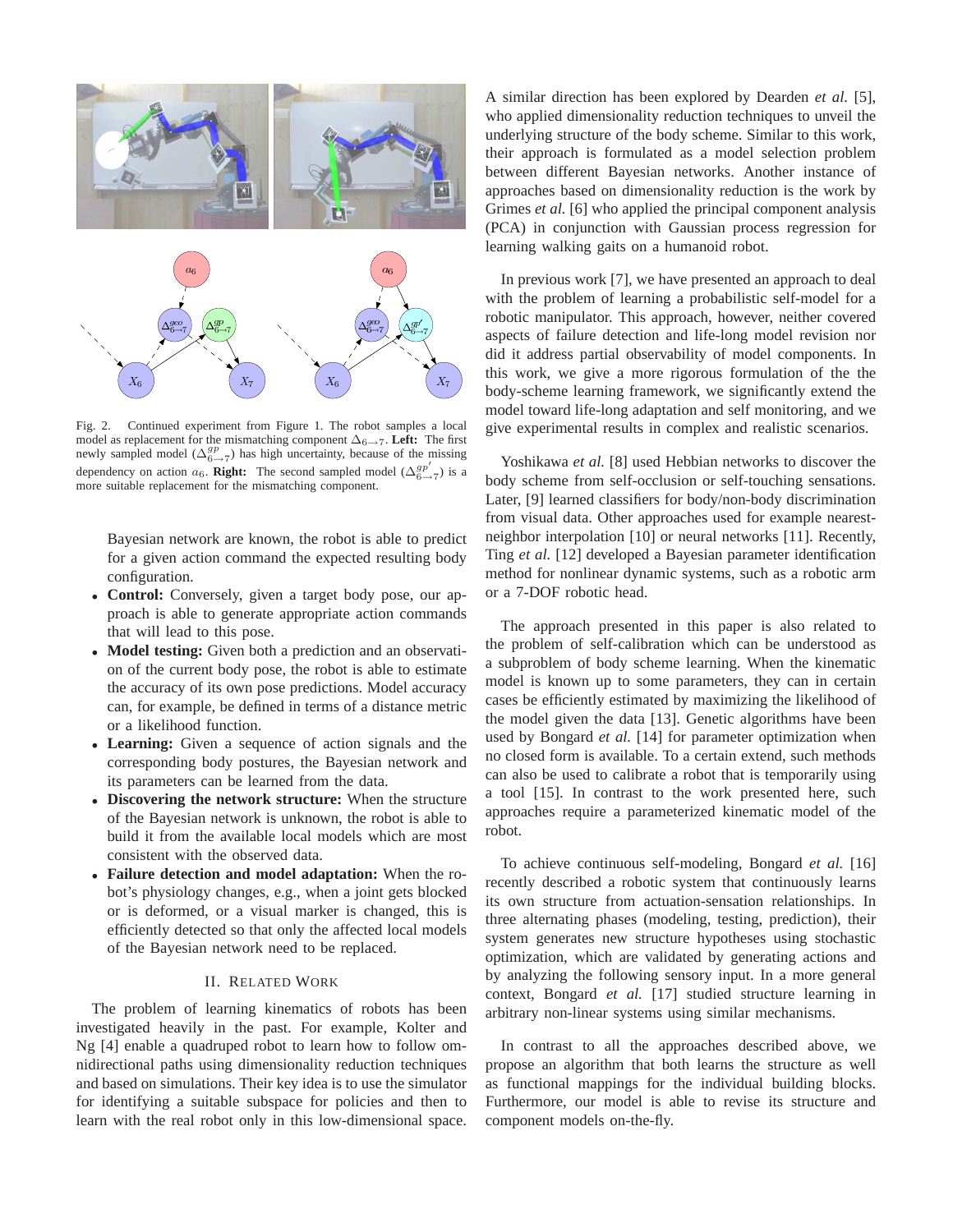# III. A BAYESIAN FRAMEWORK FOR ROBOTIC BODY **SCHEMES**

A robotic body scheme describes the relationship between available action signals  $\langle a_1, \ldots, a_m \rangle$ , self-observations  $\langle Y_1, \ldots, Y_n \rangle$ , and the configurations of the robot's body parts  $\langle X_1, \ldots, X_n \rangle$ . In our concrete scenario, in which we consider the body scheme of a robotic manipulator arm in conjunction with a stationary, monocular camera, the action signals  $a_i \in \mathbb{R}$  are real-valued variables corresponding to the joint angles. Whereas the  $X_i \in \mathbb{R}^6$  encode the 6-dimensional poses (3D Cartesian position and 3D Euler angles) of the body parts w.r.t. a reference coordinate frame, the  $Y_i \in \mathbb{R}^6$  are generally noisy and potentially missing observations of the body parts. Throughout this paper, we use capital letters to denote 6D pose variables to highlight that these also uniquely define homogeneous transformation matrices, which can be concatenated and inverted. Note that we do not assume direct feedback/proprioception telling the robot how well joint  $i$  has approached the requested target angle  $a_i$ .

Formally, we seek to learn the probability distribution

$$
p(X_1, ..., X_n, Y_1, ..., Y_n | a_1, ..., a_m)
$$
, (1)

which in this form is intractable for all but the simplest scenarios. To simplify the problem, it is typically assumed that each observation variable  $Y_i$  is independent from all other variables given the true configuration  $X_i$  of the corresponding body part and that they can thus be fully characterized by an observation model  $p(Y_i | X_i)$ . Furthermore, if the kinematic structure of the robot was known, a large number of pair-wise independencies between body parts and action signals could be assumed, which in turn would lead to the much simpler, factorized model

$$
p(X_1, \ldots, X_n \mid a_1, \ldots, a_m) = \prod_i p(X_i \mid parents(X_i)) \cdot p(\text{parents}(X_i) \mid a_1, \ldots, a_m).
$$
\n(2)

Here,  $parents(X_i)$  denotes the set of locations of body parts, which are directly connected to body part  $i$ .

The main idea behind this work is to make the factorized structure of the problem explicit by introducing (hidden) transformation variables  $\Delta_{i\rightarrow j}$  :=  $X_i^{-1}X_j$  for all pairs of body parts  $(X_i, X_j)$  as well as their observed counterparts  $Z_{i\rightarrow j} := Y_i^{-1}Y_j$ . Here, we use the 6D pose vectors X and Y as their equivalent homogeneous transformation matrices, which means that  $\Delta_{i\rightarrow j}$  reflects the (deterministic) relative transformation between body parts  $X_i$  and  $X_j$ . Figure 3 depicts a *local model*, which fully defines the relationship between any two body parts  $X_i$  and  $X_j$  and their dependent variables, if all other body parts are ignored.

Since local models are easily invertible ( $\Delta_{i\rightarrow j}$  are homogeneous transformations), any set of  $n - 1$  local models which form a spanning tree over all  $n$  body parts defines a model for the whole kinematic structure.

In the following, we explain (1) how to continuously learn local models from data and (2) how to find the best spanning



Fig. 3. Graphical model for two body parts  $X_i$  and  $X_j$  as well as their dependent variables. A denotes the set of independent action variables that cause a local transformation  $\Delta_{i\rightarrow j}$ . Y<sub>i</sub> and Y<sub>j</sub> are the observed part locations, and  $Z_{i\rightarrow j}$  is their relative geometric transformation.

tree built from these local models that explains the whole robot. In this work, we consider the single best solution only and do not perform model averaging over possible alternative structures.

Please note that in theory, it would be straight-forward to keep multiple structure hypotheses and to average over them using Bayes' rule. Control under structure uncertainty is a slightly more difficult problem. One would have to average over all possible structures and assess the individual risks and gains for possible actions. Then, the one action sequence should be selected that maximizes the overall gain while keeping all possible risks low [18].

In practice, we found that considering the most-likely structure only is sufficient for most relevant tasks. Our approach is conservative in this respect since it requires a certain minimal model accuracy from all parts of the body scheme.

## *A. Local Models*

The local kinematic models are the central concept in our body scheme framework. A *local model* M describes the geometric relationship  $p_{\mathcal{M}}(Z_{i\rightarrow j} | \mathcal{A}_{i\rightarrow j})$  between two observed body parts  $Y_i$  and  $Y_j$ , given a subset of the action signal  $\mathcal{A}_{i\rightarrow j} \subset \{a_1,\ldots,a_n\}.$ 

The probability distribution underlying a local model can be defined in various ways. If an analytic model of the robot exists from its specifications, it can be used directly to construct  $p_{\mathcal{M}}(Z_{i\rightarrow j} | \mathcal{A}_{i\rightarrow j})$ . The standard way to describe a geometric model for robot manipulators is in terms of the Denavit-Hartenberg parameters [1, 19]. When available, the advantages of these models are outstanding: they are exact and efficient in evaluation. In practice, however, such models need to be calibrated carefully and often require re-calibration after periods of use.

## *B. Learning Local Models from Noisy Observations*

On the real robotic platform used in our experiments, the actions  $a_i$  correspond to the target angle requested from joint i and the observations  $Y_i$  are obtained by tracking visual markers in 3D space including their 3D orientation [20] (see the top right image of Figure 1). Note that the  $Y_i$ 's are inherently noisy and that missing observations are common, for example in the case of (self-)occlusion.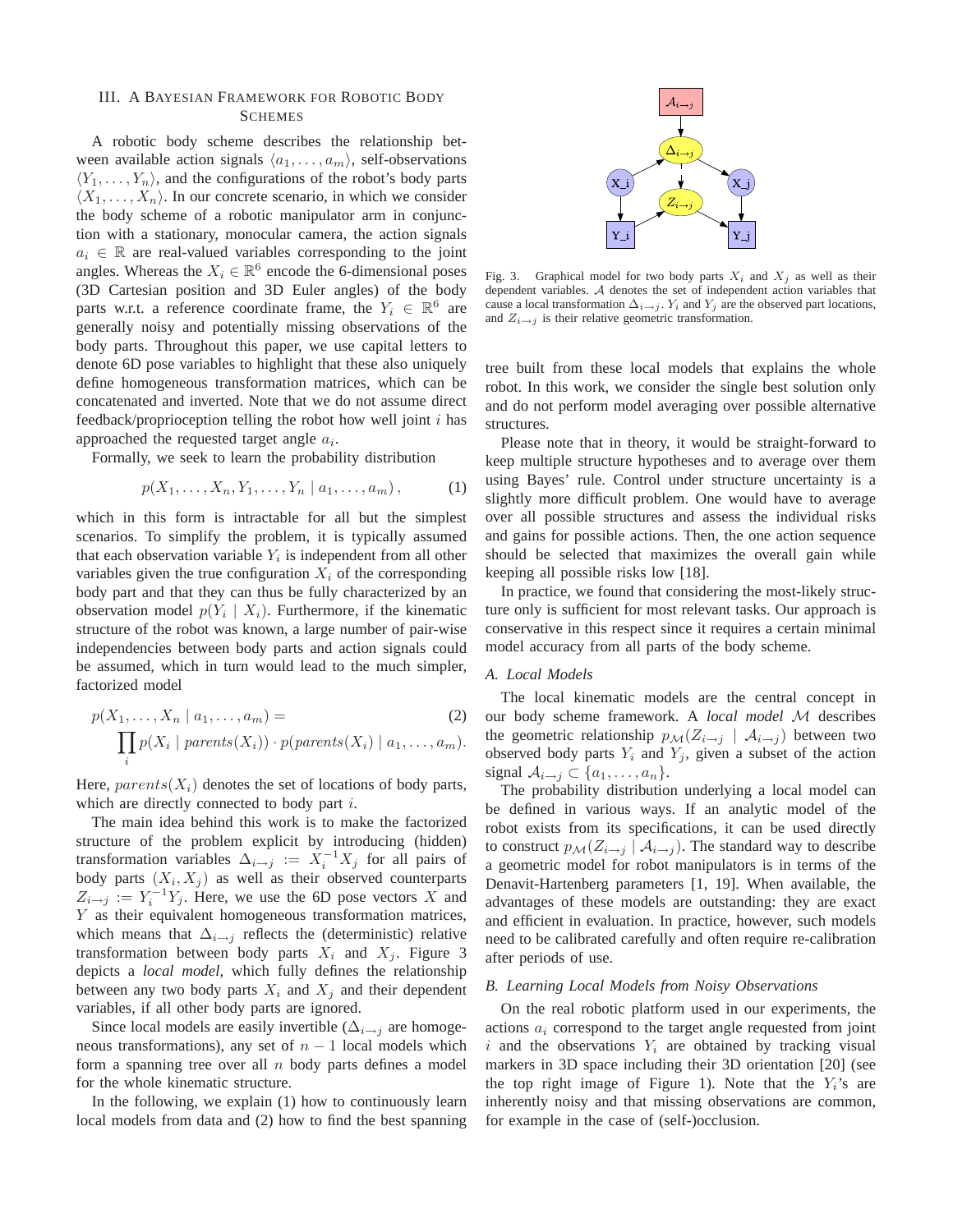The probability distribution  $p_{\mathcal{M}}(Z_{i\rightarrow j} | \mathcal{A}_{i\rightarrow j})$  of a local model  $M$  can be learned from a sequence of observations  $\mathcal{D} = \{ (Z_{i \to j}, \mathcal{A}_{i \to j}) \}_{1:t}$ . If we assume Gaussian white noise with zero mean on the observations, the sensor model becomes  $Y_i \sim X_i + \mathcal{N}(0, \sigma_{sensor})$ . Note that we can connect the two body parts  $X_i$  and  $X_j$  in Figure 3 either by learning  $p_{\mathcal{M}}(\Delta_{i\rightarrow j} \mid \mathcal{A}_{i\rightarrow j})$  or  $p_{\mathcal{M}}(Z_{i\rightarrow j} \mid \mathcal{A}_{i\rightarrow j})$ . The link  $p(\Delta_{i\rightarrow j} \mid \mathcal{A}_{i\rightarrow j}) = p(X_i^{-1}X_j \mid \mathcal{A}_{i\rightarrow j})$  is noise-free. It, however, requires inference starting from  $Y_i$  and  $Y_j$  through both observation models via the indirect Bayesian pathway  $Y_i \leftarrow X_i \rightarrow \Delta_{i \rightarrow j} \rightarrow X_j \rightarrow Y_j$ . Thus, we propose to learn the model for  $p_{\mathcal{M}}(Z_{i\rightarrow j} | \mathcal{A}_{i\rightarrow j}) = p_{\mathcal{M}}(Y_i^{-1}Y_j | \mathcal{A}_{i\rightarrow j})$ directly. As the noise distribution  $p_{\mathcal{M}}(Z_{i\rightarrow j} | \Delta_{i\rightarrow j})$  is determined by integrating Gaussian random variables along  $X_i \to Y_i \to Z_{i \to j} \to Y_j \to X_j$  it can nicely be approximated by a Gaussian [21].

The problem of learning the probability distribution now comes down to learning the function  $f_{\mathcal{M}}$  :  $\mathbb{R}^{|\mathcal{A}_{i\to j}|}$   $\rightarrow$  $\mathbb{R}^6$ ,  $\mathcal{A}_{i\rightarrow j} \mapsto Z_{i\rightarrow j}$ , from the training data. A flexible model for solving such non-linear regression problems given noisy observations is the popular Gaussian process (GP) approach. The main feature of the Gaussian process framework is, that the observed data points are explicitly included the model and, thus, no parametric form of  $f_{\mathcal{M}}$  needs to be specified. Data points can be added to the training set at any time, which facilitates incremental and online learning. Due to space constraints, we refer the interested reader to work by Rasmussen [22] for technical details about GP regression. For simplicity, we assume independence between all 12 free components of  $f_{\mathcal{M}}(\mathcal{A}_{i\rightarrow j})$  and consider the functional mapping for each component separately. Due to this simplification, we cannot guarantee that the prediction corresponds to a valid, homogeneous transformation matrix. In practice, however, invalid transformations occur only rarely and they lie close to similar, valid transformations, such that a simple normalization step resolves the problem.

## *C. Learning a Factorized Full Body Model*

We seek to find the best factorized model according to Eqn. 3 and, thus, require a suitable optimization criterion. Given a training set  $D$  of independent, time-indexed actions and their corresponding observations,  $\mathcal{D} = \{ (Y_i^t, Y_j^t, \mathcal{A}_{i \to j}^t) \}_{t=1}^T$ , or, equivalently for our purposes,  $\{(Z_{i\rightarrow j}^t, \mathcal{A}_{i\rightarrow j}^t)\}_{t=1}^T$ , the data likelihood  $p(\mathcal{D} | \mathcal{M})$  under a local model M can directly be computed from its probability distribution  $p_{\mathcal{M}}(Z_{i\rightarrow j} | \mathcal{A}_{i\rightarrow j})$ as

$$
p(\mathcal{D} \mid \mathcal{M}) = \prod_{k=1}^{t} p_{\mathcal{M}}(Z_{i \to j}^{k} \mid \mathcal{A}_{i \to j}^{k}) . \tag{3}
$$

In practice, this product is highly sensitive to outliers, and makes the comparison of different classes of models difficult. We therefore developed an alternative model quality measure  $q(\mathcal{D} | \mathcal{M})$  that is proportional to both the prediction accuracy and a penalty term for model complexity:

$$
\log q(\mathcal{D} \mid \mathcal{M}) := \log(1/\epsilon_{pred}(\mathcal{D} \mid \mathcal{M})) + C(\mathcal{M}) \log \theta \quad (4)
$$



Fig. 4. In an early learning phase, the robot knows only little about its body structure, i.e., all possible local models need to be considered in parallel. From the subset of valid local models, a minimal spanning tree can be constructed which, in turn, forms a Bayesian network. This can subsequently be used as a body scheme for prediction and control.

where  $C(\mathcal{M}) \in \mathbb{Z}$  is the complexity of model M and  $\epsilon_{pred}$  (D | M) is the prediction error defined as

$$
\epsilon_{pred}(\mathcal{D} \mid \mathcal{M}) := \frac{1}{|\mathcal{D}|} \sum_{(Z_{i \to j}, \mathcal{A}_{i \to j}) \in \mathcal{D}} \epsilon_{pred}(Z_{i \to j} \mid \mathcal{A}_{i \to j}, \mathcal{M})
$$
\n(5)

with

$$
\epsilon_{pred}(Z_{i \to j} \mid \mathcal{A}_{i \to j}, \mathcal{M}) := \int_{Z} \|Z_{i \to j} - Z\| \tag{6}
$$

$$
p_{\mathcal{M}}(Z' | \mathcal{A}_{i \to j}) dZ . \qquad (7)
$$

We define a local model M to be  $valid_{\mathcal{M}}(\mathcal{D})$  given a set of observations, if and only if its observed prediction error is below some threshold  $\theta$ , i.e.,  $\epsilon_{pred}(\mathcal{D}) < \theta$ . Our experiments revealed that a good value for  $\theta$  is  $3\sigma$ , where  $\sigma$  is the standard deviation of the sensor model.

*1) Bootstrapping:* If no prior knowledge of the robot's body scheme exists, we initialize a fully connected network model (see Figure 4), resulting in a total set of  $\sum_{k=0}^{m} {n \choose 2} {m \choose k}$ local models. Given a set of self observations, the robot can determine the validity of the local models by evaluating Eq. 7. Certain ambiguities will, however, remain even after infinitely many training samples: if, for example,  $p_{\mathcal{M}_1}(Z_{1\rightarrow 2} \mid a_1)$  has been determined to be a valid local model, then  $p_{\mathcal{M}_2}(Z_{1\rightarrow 2})$  $a_1, a_2$ ) will also be. Although  $\mathcal{M}_1$  and  $\mathcal{M}_2$  might not be distinguishable regarding prediction accuracy, these models differ significantly in terms of complexity and therefore in model quality  $q(\mathcal{D} | \mathcal{M})$ .

*2) Finding the Network Topology:* From the superset of all valid local models  $\mathbb{M}_{valid} = \{M_1, ...\}$ , we seek to select the minimal subset  $M \subset M_{valid}$  that covers all body part variables and simultaneously maximizes the overall model fit  $q(\mathcal{D} \mid \mathbb{M}) := \prod_{\mathcal{M} \in \mathbb{M}} q(\mathcal{D} \mid \mathcal{M})$ . It turns out that M can be found efficiently by computing the minimal spanning tree of  $\mathbb{M}_{valid}$  taking the model quality measure of the individual local models as the cost function. Such a body spanning tree needs to cover all body parts  $X_1, \ldots, X_n$  but not necessarily all action components of  $a_1, \ldots, a_m$ . Note that, in order to connect all  $n$  body poses in the Bayesian network, exactly  $(n - 1)$  local models need to be selected. This yields the astronomical number of  $#_{structures} = \binom{#_{local \text{ models}}}{n-1}$  possible network structures to be considered. In practice, however, simple search heuristics allow us to strongly focus the search on the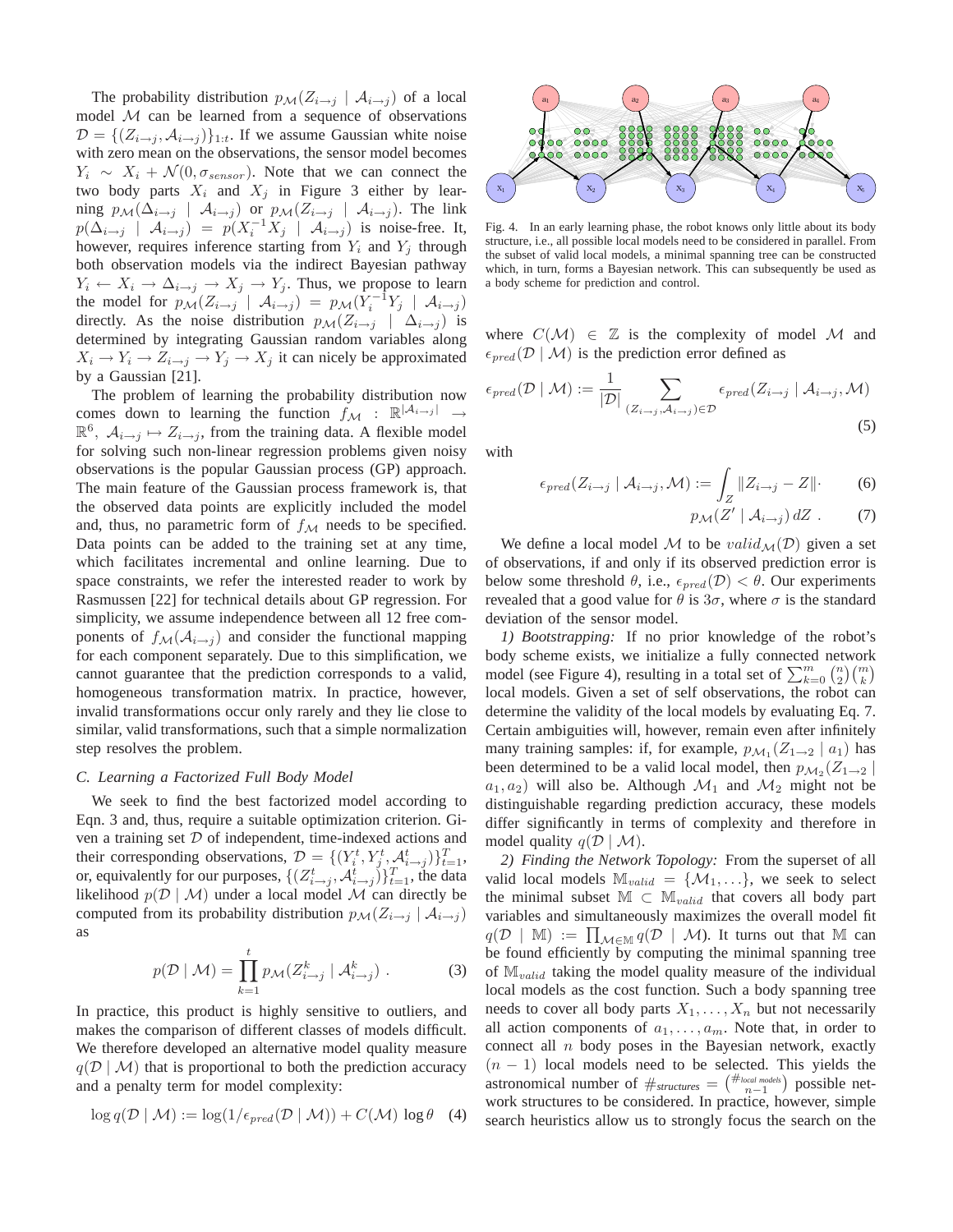relevant parts of the structure space. Recall that the quality measure  $q(\mathcal{D} \mid \mathcal{M})$  for a local model is composed of the (data-dependent) prediction accuracy and a (data-independent) complexity penalty. If we consider two valid local models, i.e., with  $\epsilon_{pred}(\mathcal{D} \mid \mathcal{M}_{1|2}) < \theta$ , then by the definition of  $q(\mathcal{D} \mid \mathcal{M})$ , the quality of a model with lower complexity is always higher compared to a local model with higher complexity for any D, i.e.,

$$
C(\mathcal{M}_1) < C(\mathcal{M}_2) \Longleftrightarrow \forall \mathcal{D} : q(\mathcal{D} \mid \mathcal{M}_1) > q(\mathcal{D} \mid \mathcal{M}_2) \; .
$$

Thus, it is sufficient to evaluate only the first  $k$  complexity layers of local models in  $\mathbb{M}_{valid}$  until a minimal spanning tree is found for the first time. This spanning tree then corresponds to the global maximum of overall model quality.

#### *D. Prediction and Control*

The *kinematic forward model* is directly available by noting

$$
p(Y_1, ..., Y_n | a_1, ..., a_m)
$$
  
= 
$$
\prod_i p(Y_i | parents(Y_i)) p(parents(Y_i) | a_1, ..., a_m)
$$
  
= 
$$
p(Y_{root}) \prod_{\mathcal{M} \in \mathbb{M}} p_{\mathcal{M}}(Z_{i \to j} | \mathcal{A}_{i \to j}),
$$
 (8)

where  $Y_{root}$  is the position of the robot's trunk, which is serving as the coordinate origin of all other body parts. In practice, instead of a probability distribution  $p(Y_1, \ldots, Y_n)$  $a_1, \ldots, a_m$ , we rather require the maximum likelihood (ML) estimate of the resulting body posture given an action signal. This can be computed efficiently by concatenating the geometric transformations of the individual mapping functions  $f_{\mathcal{M}_i}$ .

Although the *inverse kinematic model* can in principle be derived by applying the rules of Bayes,

$$
p(X_1, ..., X_n | a_1, ..., a_m)
$$
  
= 
$$
\frac{p(X_1, ..., X_n)}{p(a_1, ..., a_m)} p(a_1, ..., a_m | X_1, ..., X_n)
$$
  

$$
\propto p(a_1, ..., a_m | X_1, ..., X_n),
$$
 (9)

it is in general difficult to determine the maximum likelihood (ML) estimate for the action signal  $a_1, \ldots, a_m$  that is supposed to generate a given target body posture  $X_1, \ldots, X_n$ . Since all individual functions  $f_{\mathcal{M}_i}$  are continuous, and so is the ML posture estimate  $f$  of the forward kinematic model, we can compute the Jacobian  $\nabla f(\mathbf{a})$  of the forward model as

$$
\nabla f(\mathbf{a}) = \left[ \frac{\partial f(\mathbf{a})}{\partial a_1}, \dots, \frac{\partial f(\mathbf{a})}{\partial a_m} \right]^T.
$$
 (10)

A gradient descent algorithm can then be used to minimize  $f(\mathbf{a})$  and thereby to iteratively control the manipulator to its target position [7].

## *E. Failure Awareness and Life-Long Model Adaptation*

Until now, we have assumed that the robot's physiology remains unchanged during its whole life-time. It is clear, however, that in real-world applications, the robot will change in the course of time. This insight requires that the robot revises parts of its experience over time, allowing it to discriminate between earlier and more recent observations. This enables the robot to detect changes in its physiology by testing the validity of its local models at different points in time and at different temporal scales.

It might even be useful for the robot to maintain multiple body schemes at different time scales. Consider, for example, a robot that uses an accurate pre-programmed model over a long period of time, but simultaneously is able to create and use a short-term model that takes over as soon as the body structure of the robot changes occur (which could be as little as the displacement of one visual marker). From a formal point of view, time is simply another dimension in the model space which can be included in the definition of local models.

A *temporal local model*  $\mathcal{M}^T$  describes the geometric relationship  $p_{\mathcal{M}}^T(Z_{i\rightarrow j}\mid \mathcal{A}_{i\rightarrow j},T)$  between two observed body parts  $Y_i$  and  $Y_j$ , given a subset of the action signal  $A_{i\rightarrow j}$  ${a_1, \ldots, a_n}$  and a particular time interval T.

However, the size of the learning problem in the bootstrapping case now grows exponentially in time yielding the immense upper bound of  $\sum_{k=0}^{m} \binom{n}{2} \binom{m}{k} 2^{|T|}$  local models to be considered. As it would be practically infeasible to evaluate all of these local models even for small periods of time, three additional assumptions can be made such that an efficient algorithm for real-time application can be devised:

- 1) Changes in body physiology can be assumed to be relatively rare events.
- 2) Changes in physiology most probably happen incrementally.
- 3) Whatever local models were useful in the past, it is likely that similar (or maybe even the same) local models will be useful in the future.

Because of the first assumption it is not necessary to consider new local models as long as the current body scheme still yields a high prediction accuracy. Only when one of the local models of the current body scheme becomes invalid, incremental learning (assumption 2) has to be triggered. Then, according to assumption 3, it is reasonable to begin the search for new models that are similar to previously useful models. To incorporate these assumptions in the quality measure for local models, we first define the concept of relative complexity of a local model  $\mathcal{M}_2$  given a previously used model  $\mathcal{M}_1$  as

$$
C(\mathcal{M}_2 \mid \mathcal{M}_1) := d(\mathcal{M}_2, \mathcal{M}_1),
$$

where  $d(\cdot, \cdot)$  is a (data-independent) similarity metric between two local models and  $C(\mathcal{M}_2 \mid \mathcal{M}_1) \in \mathbb{Z}$ . In practice,  $d(\cdot, \cdot)$  can for example be defined as the ratio of shared nodes between two local models in the Bayesian network. The refined version of the model quality measure  $q_2(\mathcal{D} \mid \mathcal{M}_1, \mathcal{M}_2)$ of some recent observations  $D$  given a newly sampled model  $\mathcal{M}_2$  as a replacement for an invalidated previous model  $\mathcal{M}_1$ can then be defined as

$$
\log q_2(\mathcal{D} \mid \mathcal{M}_1, \mathcal{M}_2) := \log(1/error_{prediction}(\mathcal{D})) + C(\mathcal{M}_2 \mid \mathcal{M}_1) \log \theta + \log |T_{\mathcal{M}_2}|.
$$
 (11)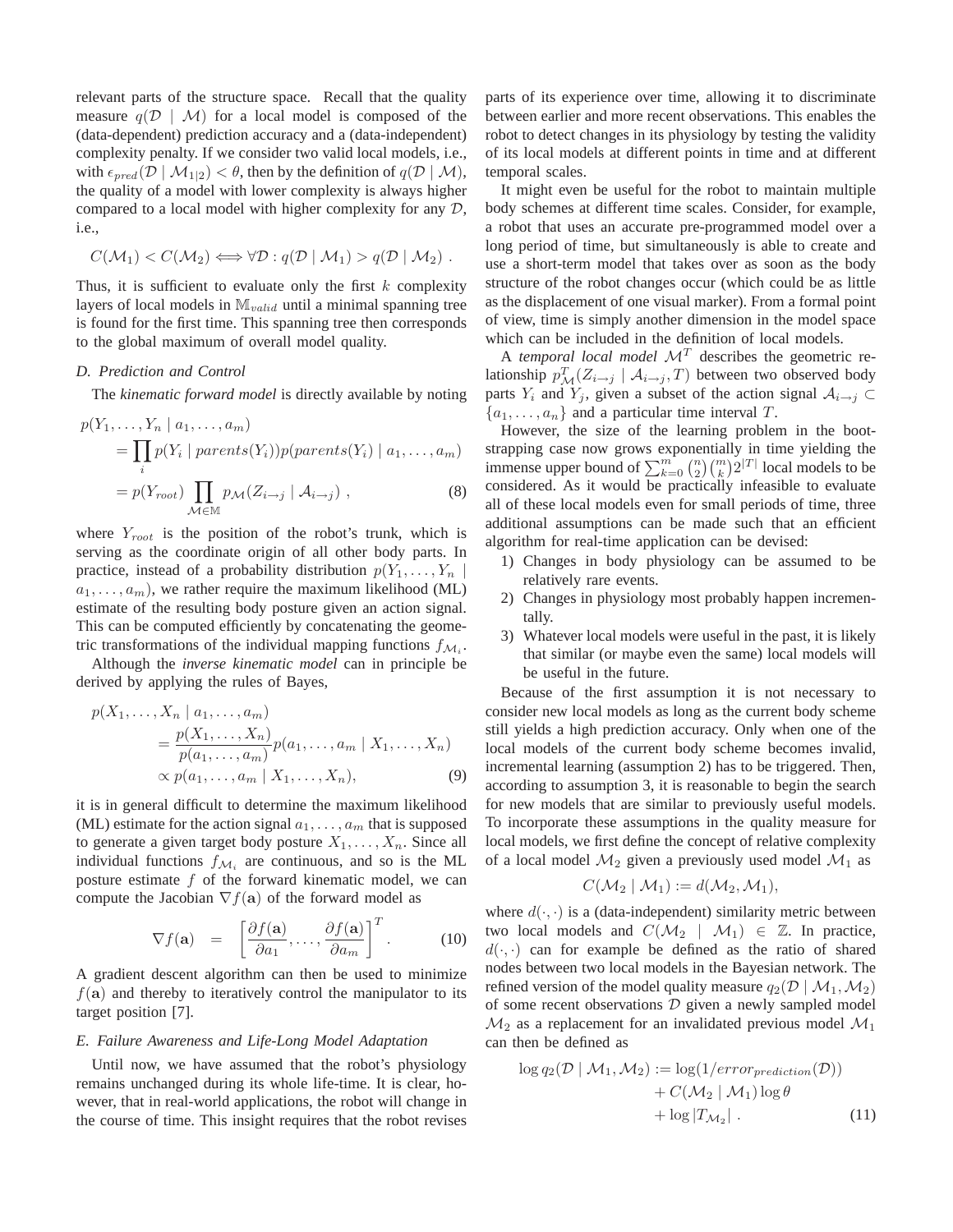

Fig. 5. At  $t = 100$ , a joint gets blocked, which causes the initial local model  $p_{engineered}(Z_{6\rightarrow 7} \mid a_4)$  to produce substantially larger prediction errors. At  $t = 126$ , the robot samples a new local model  $p_{learned}(\Delta 6 \rightarrow 7)$ as replacement.

Please note that, by construction, the quality measure of two local models with different relative complexity have no overlapping ranges in model quality independently of the observation data  $D$ , i.e.,

$$
C(\mathcal{M}_1 | \mathcal{M}_3) < C(\mathcal{M}_2 | \mathcal{M}_3))
$$
\n
$$
\iff \forall \mathcal{D} : q(\mathcal{D} | \mathcal{M}_1) > q_2(\mathcal{D} | \mathcal{M}_2) \tag{12}
$$

It is, like in the static case, sufficient to sample and evaluate only the first k complexity layers of local models until a minimum spanning tree is found. By definition of the quality function, this minimum spanning tree is then by construction the global maximum of overall model quality.

#### IV. EXPERIMENTS

We tested our approach in a series of experiments, both on a real robot and in simulation. The goal of our experiments was to verify that

- 1) physiological changes are detected confidently (blocked joints / deformations),
- 2) the body scheme is updated automatically without human intervention, and
- 3) the resulting body scheme can be used for accurate prediction and control.

The robot used to carry out the experiments is equipped with a 6-DOF manipulator composed of Schunk PowerCube modules. The total length of the manipulator is around 1.20m. With nominal noise values of ( $\sigma_{joints} = 0.02^{\circ}$ ), the reported joint positions of the encoders were considered to be sufficiently accurate to compute the ground truth positions of the body parts from the known geometrical properties of the robot. Visual perception was obtained by using a Sony DFW-SX900 FireWire-camera at a resolution of 1280x960 pixels. On top of the robot's joints, 7 black-and-white markers were attached (see Figure 1), that were detectable by the ARToolkit vision



Fig. 6. The absolute prediction error of the combined kinematic model  $p(Z_{1\rightarrow 7} \mid a_1, \ldots, a_4)$  of our 6-DOF manipulator. This model is composed of 6 individual local models of which one is replaced by a newly learned model at  $t = 126$  (cmp. Figure 5). As can be seen from the plot, the prediction accuracy recovers quickly after each of the three external events.

module [20]. Per image, the system perceives the unfiltered 6D poses of all detected markers. The standard deviation of the camera noise was measured to  $\sigma_{marks} = 44$ mm in 3D space, which is acceptable considering that the camera was located two meters apart from robot.

We averaged the prediction error over a test set of the latest  $|\mathcal{D}_{testing}| = 15$  data samples. New local models were trained with  $|\mathcal{D}_{training}| = 30$  succeeding training samples after the model was instantiated. In order for a local model to be valid, its translational and rotational error on the test set needed to be below a threshold of  $\theta_{trans} = 3\sigma_{trans} = 150$ mm and  $\theta_{rot} =$  $3\sigma_{rot} = 45^{\circ}$ , with  $\sigma_{trans}$  and  $\sigma_{rot}$  as the standard deviation of the translational and rotational observation noise, respectively. New local models were only sampled when no valid spanning tree could be constructed for  $|\mathcal{D}_{testing}|$  succeeding time steps, as this is the time it takes to replace most if not all (because of possibly missing observations) data samples of the test set. Note that otherwise it could happen that available local models cannot be selected because the test set temporarily consists of data samples partly observed just before and partly after a change in physiology.

#### *A. Evaluation of Model Accuracy*

To quantitatively evaluate the accuracy of the kinematic models learned from scratch as well as the convergence behavior of our learning approach, we generated random action sequences and analyzed the intermediate models using a 2- DOF robot of which the kinematic model is perfectly known.

Figure 7 gives the absolute errors of prediction and control after certain numbers of observations have been processed. For a reference, we also give the average observation noise, i.e. the absolute localization errors of the visual markers.

As can be seen from the diagram, the body scheme converges robustly within the first 10 observations. After about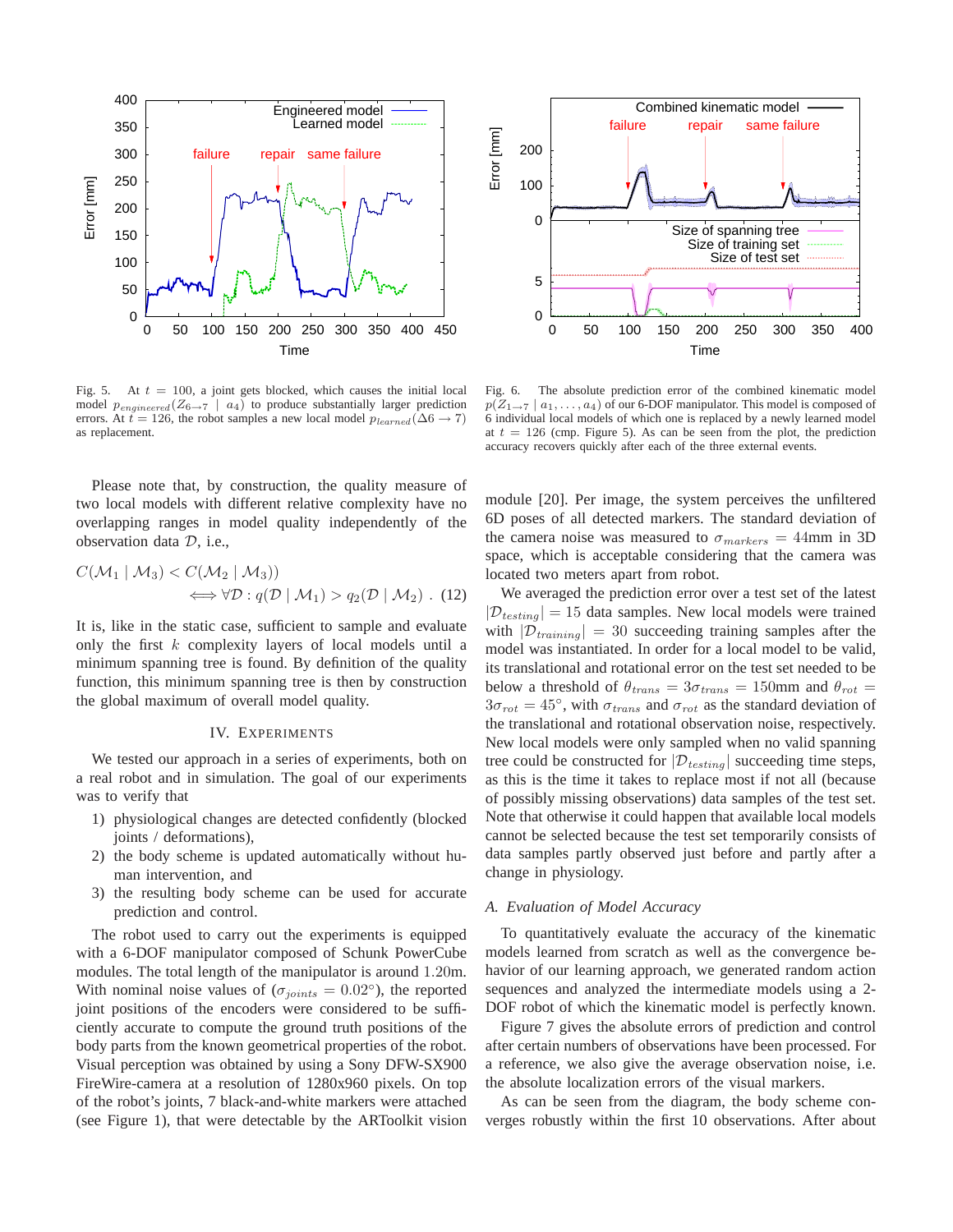

Fig. 7. Prediction and control errors for a kinematic model that is learned from scratch. Already after 7 samples, the average prediction error is lower than the average localization error of the visual markers.

15 training samples, the accuracy of the predicted body part positions even outperformed the accuracy of the direct observations. The latter is a remarkable result as it means that, although all local models are learned from noisy observations, the resulting model is able to blindly predict positions that are more accurate than immediate perception. The figure also gives the accuracy of the gradient-based control algorithm. Here, we used an additional marker for defining a target location for the robot's end effector. We learned the full body scheme model from scratch as in the previous experiment and used the gradient-based control algorithm to bring the end effector to the desired target location. The average positioning error is in the order of the perception noise (approx. 50mm, see Figure 7), i.e. slightly higher than the prediction error alone.

## *B. Scenario 1: Joint stuck*

We generated a large sequence of random motor commands  $\langle a_1, \ldots, a_m \rangle$ . Before accepting a pose, we checked that the configuration would not cause any (self-)collisions, and that the markers of interest  $(X_6$  and  $X_7$ ) would potentially be visible on the camera image. This sequence was sent to the robot and after each motion command, the observed marker positions  $\langle Y_1, \ldots, Y_n \rangle$  were recorded. In the rare case of a anticipated or a real (self-)collision during execution, the robot stopped and the sample was rejected. Careful analysis of the recorded data revealed that, on average, the individual markers were visible only in 86.8% of the time with the initial body layout. In a second run, we blocked the robot's end-effector joint  $a_4$ , such that it could not move, and again recorded a logfile. Note that we allow arbitrary 3D motion (just constrained by the geometry of the manipulator) and thus do not assume full visibility of the markers.

An automated test procedure was then used to evaluate the performance and robustness of our approach. For each of the 20 runs, a new data set was sampled from the recorded logfiles, consisting of 4 blocks with  $N = 100$  data samples each. The first and the third block were sampled from the initial body shape, while the second and the fourth block were sampled from the log-file where the joint got blocked.

Figure 5 shows the prediction error of the local models predicting the end-effector pose. As expected, the prediction error of the engineered local model increases significantly after the end-effector joint gets blocked at  $t = 100$ . After a few samples, the robot detects a mismatch in its internal model and starts to learn a new dynamic model (around  $t = 130$ ), which quickly reaches the same accuracy as the original, engineered local model. At  $t = 200$ , the joint gets repaired (unblocked). Now the estimated error of the newly learned local model quickly increases while the estimated error of the engineered local model decreases rapidly towards its initial accuracy. Later, at  $t = 300$ , the joint gets blocked again in the same position, the accuracy of the previously learned local model increases significantly, and thus the robot can re-use this local model instead of having to learn a new one.

The results for 20 reruns of this experiment are given in Figure 6. The hand-tuned initial geometrical model evaluates to an averaged error at the end-effector of approx. 37mm. After the joint gets blocked at  $t = 100$ , the error in prediction increases rapidly. After  $t = 115$ , a single new local models gets sampled, which already is enough to bring down the overall error of the combined kinematic model to approximately 51mm. Training of the new local model is completed at around  $t = 135.$ 

Later at  $t = 200$ , when the joint gets un-blocked, the error estimate of the combined kinematic model increases slightly, but returns much faster to its typical accuracy: switching back to an already known local model requires much fewer data samples than learning a new model (see Table I). At  $t = 300$ , the same quick adaption can be observed when the joint gets blocked again.

## *C. Scenario 2: Deformed limb*

In a second experiment<sup>1</sup>, we changed the end-effector limb length and orientation and applied the same evaluation procedure as in the previous subsection. This was accomplished by placing a tool with an attached marker in the robot's gripper at different locations (see Figure 1).

<sup>1</sup>A demonstration video of this experiment can be found on the internet at http://www.informatik.uni-freiburg.de/˜sturm/ media/resources/public/zora-7dof-demo.avi

#### TABLE I

EVALUATION OF THE RECOVERY TIME REQUIRED AFTER BEING EXPOSED TO DIFFERENT TYPES OF FAILURES. IN EACH OF THE  $4 \times 20$  RUNS, FULL RECOVERY WAS AFTER EACH EVENT ROBUSTLY ACHIEVED.

| Visibility | Failure       | Recovery time after |            |              |
|------------|---------------|---------------------|------------|--------------|
| rate       | type          | failure             | repair     | same failure |
| 91.9%      | Joint blocked | 16.50               | 0.45       | 0.65         |
|            |               | $\pm$ 1.20          | $\pm 0.86$ | $+1.15$      |
| 79.0%      | Limb deformed | 20.20               | 11.10      | 12.10        |
|            |               | $\pm 1.96$          | $\pm$ 0.83 | $+1.64$      |